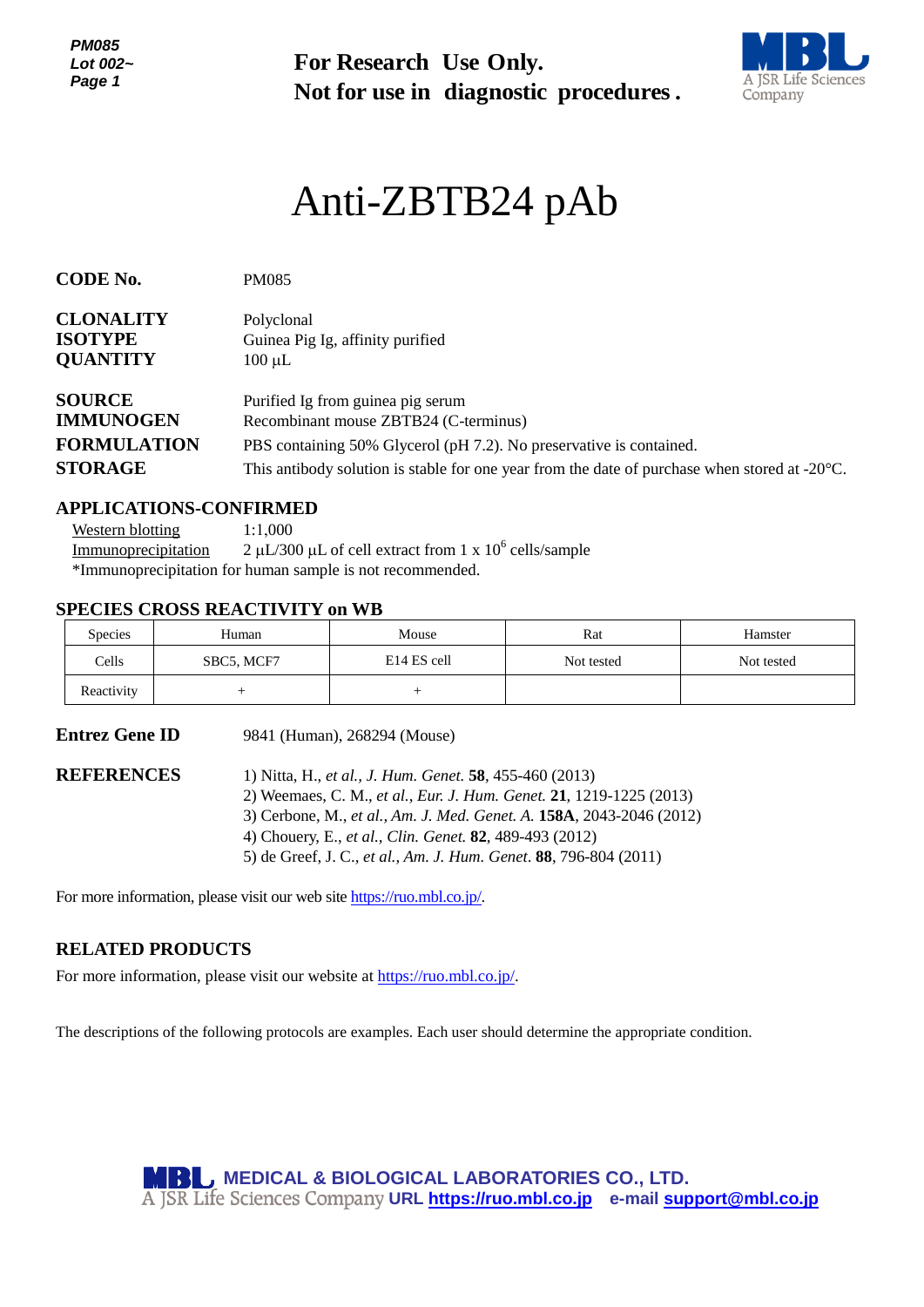*PM085 Lot 002~ Page 2*

# *g* **SDS-PAGE & Western blotting**

- 1) Wash 5 x 10<sup>6</sup> cells 3 times with PBS and resuspend them in 250 µL of Extraction buffer [20 mM Tris-HCl (pH 7.4), 150 mM NaCl, 0.5% NP-40], then sonicate for 30 sec.
- *3* 2) Add equal volume of 2 x Laemmli's sample buffer, then boil for 5 min.
- 3) Load 10 µL of the sample per lane in a 1-mm-thick SDS-polyacrylamide gel (7.5% acrylamide) for electrophoresis.
- 4) Blot the protein to a polyvinylidene difluoride (PVDF) membrane at 1 mA/cm<sup>2</sup> for 1 hr. in a semi-dry transfer system (Transfer Buffer: 25 mM Tris, 190 mM glycine, 20% MeOH). See the manufacturer's manual for precise transfer procedure.
- 5) To reduce nonspecific binding, soak the membrane in 5% skimmed milk (in PBS, pH 7.2) for 1 hr. at room temperature.
- 6) Wash the membrane with PBS-T [0.05% Tween-20 in PBS] (5 min. x 3 times).
- 7) Incubate the membrane with primary antibody diluted with 1% skimmed milk (in PBS, pH 7.2) as suggested in the **APPLICATIONS** for 1 hr. at room temperature. (The concentration of antibody will depend on the conditions.)
- 8) Wash the membrane with PBS-T (5 min. x 3 times).
- 9) Incubate the membrane with 1:20,000 of anti-guniea pig IgG-HRP (Life Technologies; code no. 61-4620) diluted with 1% skimmed milk (in PBS, pH 7.2) for 1 hr. at room temperature.
- 10) Wash the membrane with PBS-T (5 min. x 3 times).
- 11) Wipe excess buffer on the membrane, then incubate it with  $ECL^{TM}$  Western Blotting Detection Reagents (GE Healthcare; code no. RPN2106) for 1 min. Remove extra reagent from the membrane by dabbing with paper towel, and seal it in plastic wrap.
- 12) Expose to an X-ray film in a dark room for 10 min. Develop the film as usual. The condition for exposure and development may vary.

(Positive controls for Western blotting; Mouse E14 ES cell, SBC5 and MCF7)